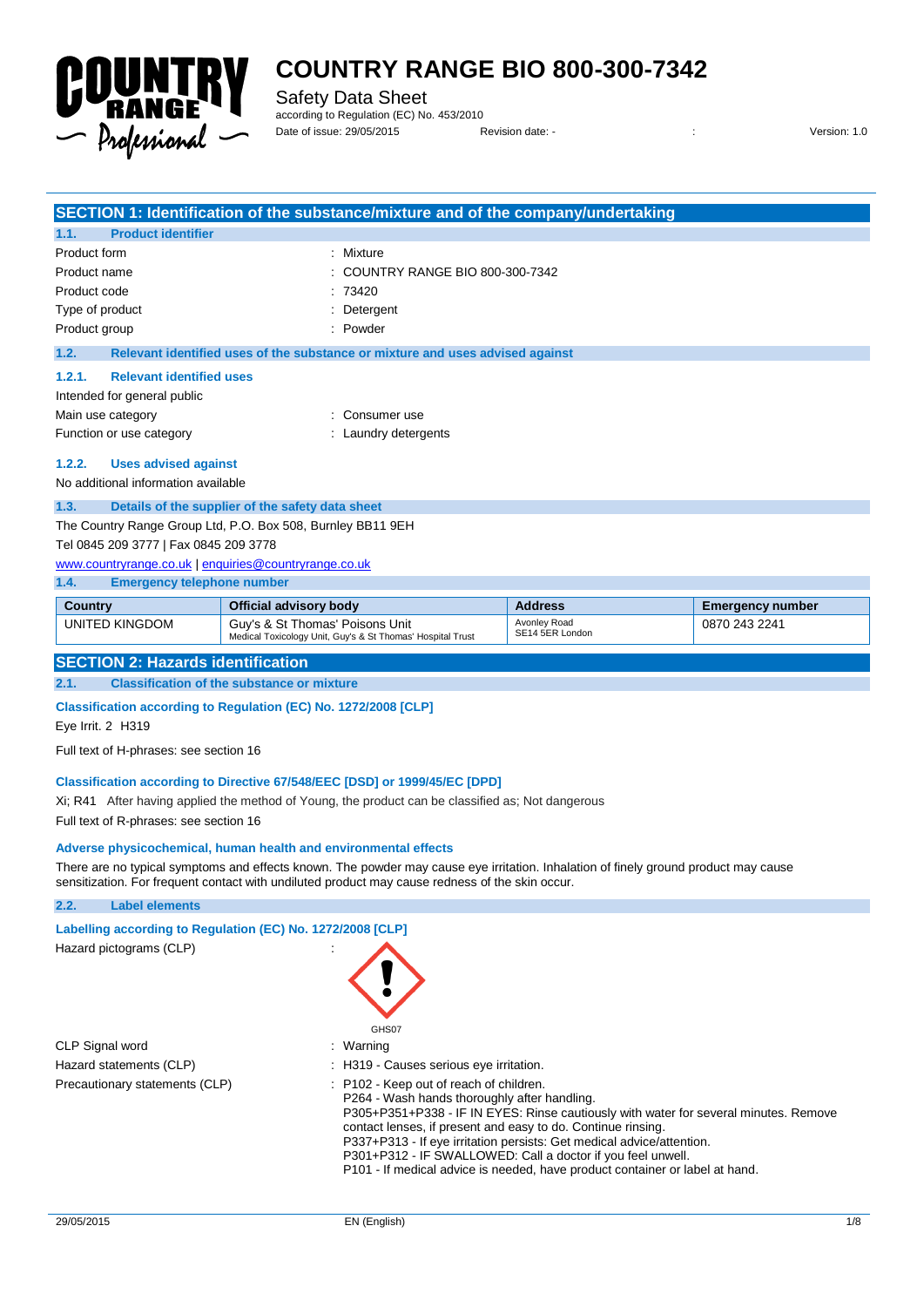Safety Data Sheet

according to Regulation (EC) No. 453/2010

#### **2.3. Other hazards**

This substance/mixture does not meet the PBT criteria of REACH regulation, annex XIII This substance/mixture does not meet the vPvB criteria of REACH regulation, annex XIII Other hazards not contributing to the classification : Spilled material may present a slipping hazard.

### **SECTION 3: Composition/information on ingredients**

**3.1. Substance**

Not applicable

#### **3.2. Mixture**

| <b>Name</b>                    | <b>Product identifier</b>                                                                           | $\frac{9}{6}$                                                                                           | <b>Classification according to</b><br>Directive 67/548/EEC                          |
|--------------------------------|-----------------------------------------------------------------------------------------------------|---------------------------------------------------------------------------------------------------------|-------------------------------------------------------------------------------------|
| sodium carbonate               | (CAS No) 497-19-8<br>(EC no) 207-838-8<br>(EC index no) 011-005-00-2<br>(REACH-no) 01-2119485498-19 | $15 - 30$                                                                                               | Xi: R36                                                                             |
| SODIUM CARBONATE PEROXIDE      | (CAS No) 15630-89-4<br>(EC no) 239-707-6<br>(REACH-no) 01-2119457268-30                             | $5 - 15$                                                                                                | O: R8<br>Xn: R22<br>Xi; R41                                                         |
| SODIUM SILICATE                | (CAS No) 1344-09-8<br>(EC no) 215-687-4                                                             | < 5                                                                                                     | Xi; R41<br>Xi: R37/38                                                               |
| C12-15 PARETH-7                | (CAS No) 68131-39-5<br>(EC no) polymer<br>(REACH-no) 02-2119548515-35                               | < 5                                                                                                     | Xn; R22<br>Xi: R41                                                                  |
| SODIUM DODECYLBENZENESULFONATE | (CAS No) 68411-30-3<br>(EC no) 270-115-0<br>(REACH-no) 01-2119489428-22                             | < 5                                                                                                     | Xi; R41<br>Xi: R38                                                                  |
| <b>Name</b>                    | <b>Product identifier</b>                                                                           | $\frac{9}{6}$                                                                                           | <b>Classification according to</b><br><b>Regulation (EC) No.</b><br>1272/2008 [CLP] |
| sodium carbonate               | (CAS No) 497-19-8<br>(EC no) 207-838-8<br>(EC index no) 011-005-00-2<br>(REACH-no) 01-2119485498-19 | $15 - 30$                                                                                               | Eye Irrit. 2, H319                                                                  |
| SODIUM CARBONATE PEROXIDE      | (CAS No) 15630-89-4<br>(EC no) 239-707-6<br>(REACH-no) 01-2119457268-30                             | $5 - 15$                                                                                                | Ox. Sol. 3. H272<br>Acute Tox. 4 (Oral), H302<br>Eye Dam. 1, H318                   |
| SODIUM SILICATE                | (CAS No) 1344-09-8<br>(EC no) 215-687-4                                                             | < 5                                                                                                     | Skin Irrit. 2. H315<br>Eye Dam. 1, H318<br>STOT SE 3, H335                          |
| C12-15 PARETH-7                | (CAS No) 68131-39-5<br>(EC no) polymer<br>(REACH-no) 02-2119548515-35                               | < 5                                                                                                     | Acute Tox. 4 (Oral), H302<br>Eye Dam. 1, H318<br>Aquatic Chronic 3, H412            |
| SODIUM DODECYLBENZENESULFONATE | (CAS No) 68411-30-3<br>(EC no) 270-115-0<br>(REACH-no) 01-2119489428-22                             | < 5                                                                                                     | Skin Irrit. 2. H315<br>Eye Dam. 1, H318<br>Aquatic Chronic 3, H412                  |
| <b>Name</b>                    | <b>Product identifier</b>                                                                           | <b>Specific concentration limits</b>                                                                    |                                                                                     |
| SODIUM CARBONATE PEROXIDE      | (CAS No) 15630-89-4<br>(EC no) 239-707-6<br>(REACH-no) 01-2119457268-30                             | (10 = < C < 25) Eye Irrit. 2, H319<br>(C >= 25) Eye Dam. 1, H318<br>(C >= 25) Acute Tox. 4 (Oral), H302 |                                                                                     |

Full text of R- and H-phrases: see section 16

| <b>SECTION 4: First aid measures</b>                                |                                                                                                                                             |
|---------------------------------------------------------------------|---------------------------------------------------------------------------------------------------------------------------------------------|
| <b>Description of first aid measures</b><br>4.1.                    |                                                                                                                                             |
| First-aid measures general                                          | : Does not require any particular or specific measures. Handle in accordance with the usual<br>hygiene rules.                               |
| First-aid measures after inhalation                                 | : Move to fresh air. Obtain medical attention if necessary.                                                                                 |
| First-aid measures after skin contact                               | : Rinse skin with plenty of water or shower. If skin irritation persists, take medical advice.                                              |
| First-aid measures after eye contact                                | Irrigate copiously with clean, fresh water for at least 15 minutes, holding the eyelids apart. If<br>irritation persists, consult a doctor. |
| First-aid measures after ingestion                                  | : Drink plenty of water. Do not induce vomiting. Call a doctor.                                                                             |
| Most important symptoms and effects, both acute and delayed<br>4.2. |                                                                                                                                             |
| Symptoms/injuries                                                   | : Not expected to present a significant hazard under anticipated conditions of normal use.                                                  |
| Symptoms/injuries after inhalation                                  | : May cause respiratory irritation.                                                                                                         |
| Symptoms/injuries after skin contact                                | : Contact during a long period may cause slight irritation.                                                                                 |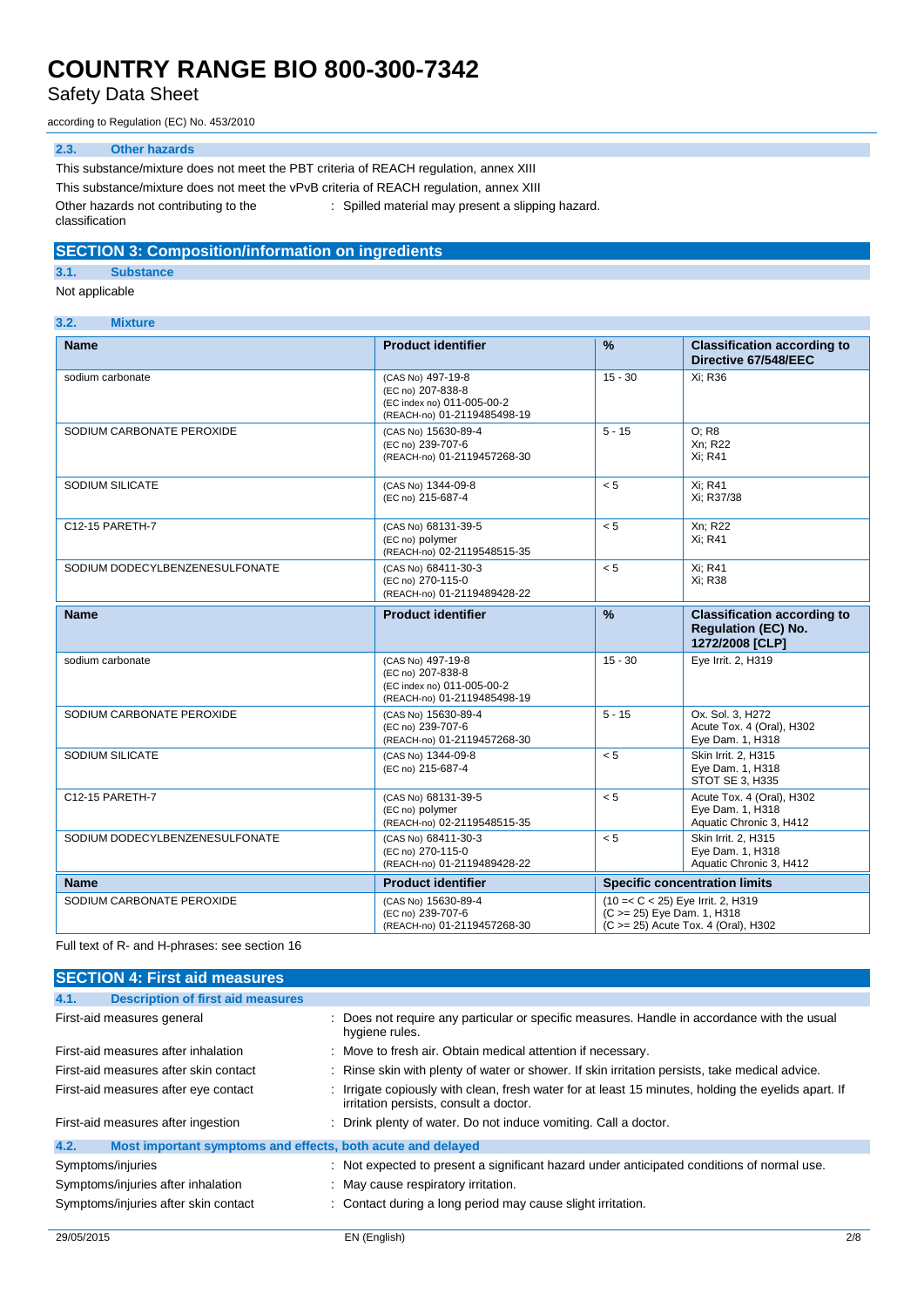### Safety Data Sheet

| according to Regulation (EC) No. 453/2010                                   |                                                                                               |  |  |
|-----------------------------------------------------------------------------|-----------------------------------------------------------------------------------------------|--|--|
| Symptoms/injuries after eye contact                                         | : Irritating to eyes.                                                                         |  |  |
| Symptoms/injuries after ingestion                                           | Ingestion may cause nausea, vomiting and diarrhea.                                            |  |  |
| 4.3.                                                                        | Indication of any immediate medical attention and special treatment needed                    |  |  |
| No supplementary information available.                                     |                                                                                               |  |  |
| <b>SECTION 5: Firefighting measures</b>                                     |                                                                                               |  |  |
| 5.1.<br><b>Extinguishing media</b>                                          |                                                                                               |  |  |
| Suitable extinguishing media                                                | : Foam, powder, carbon dioxide (CO2), water spray.                                            |  |  |
| Unsuitable extinguishing media                                              | : None.                                                                                       |  |  |
| 5.2.<br>Special hazards arising from the substance or mixture               |                                                                                               |  |  |
| Fire hazard                                                                 | : Non combustible.                                                                            |  |  |
| <b>Explosion hazard</b>                                                     | : No dangerous reactions known.                                                               |  |  |
| 5.3.<br><b>Advice for firefighters</b>                                      |                                                                                               |  |  |
| Precautionary measures fire                                                 | : Wear suitable respiratory equipment in case of insufficient ventilation.                    |  |  |
| Firefighting instructions                                                   | : No special precautions required.                                                            |  |  |
| Protection during firefighting                                              | Do not enter fire area without proper protective equipment, including respiratory protection. |  |  |
| <b>SECTION 6: Accidental release measures</b>                               |                                                                                               |  |  |
| Personal precautions, protective equipment and emergency procedures<br>6.1. |                                                                                               |  |  |
| 6.1.1.<br>For non-emergency personnel                                       |                                                                                               |  |  |
| Protective equipment                                                        | : No special required clothing.                                                               |  |  |
| Emergency procedures                                                        | Clean spills promptly.                                                                        |  |  |
| 6.1.2.<br>For emergency responders                                          |                                                                                               |  |  |
| Protective equipment                                                        | : No special required clothing.                                                               |  |  |
| <b>Emergency procedures</b>                                                 | : Ventilate area.                                                                             |  |  |
| 6.2.<br><b>Environmental precautions</b>                                    |                                                                                               |  |  |
| Not in groundwater, surfacewater or sewerage.                               |                                                                                               |  |  |
| 6.3.<br>Methods and material for containment and cleaning up                |                                                                                               |  |  |
| Methods for cleaning up                                                     | : Collect spillage. Sweep up or shovel.                                                       |  |  |
| 6.4.<br><b>Reference to other sections</b>                                  |                                                                                               |  |  |
| Concerning personal protective equipment to use, see section 8.             |                                                                                               |  |  |
| <b>SECTION 7: Handling and storage</b>                                      |                                                                                               |  |  |
| 7.1.<br><b>Precautions for safe handling</b>                                |                                                                                               |  |  |
| Precautions for safe handling                                               | No specific measures are necessary.                                                           |  |  |
| Hygiene measures                                                            | : Wash hands thoroughly after handling.                                                       |  |  |
| 7.2.<br><b>Conditions for safe storage, including any incompatibilities</b> |                                                                                               |  |  |
| Storage conditions                                                          | : Protect from moisture. Keep out of reach of children.                                       |  |  |
| Storage area                                                                | : Store tightly closed in a dry and cool place.                                               |  |  |
| 7.3.<br><b>Specific end use(s)</b>                                          |                                                                                               |  |  |
| Laundry Powder.                                                             |                                                                                               |  |  |
| <b>SECTION 8: Exposure controls/personal protection</b>                     |                                                                                               |  |  |
| 8.1.<br><b>Control parameters</b>                                           |                                                                                               |  |  |
|                                                                             |                                                                                               |  |  |

No additional information available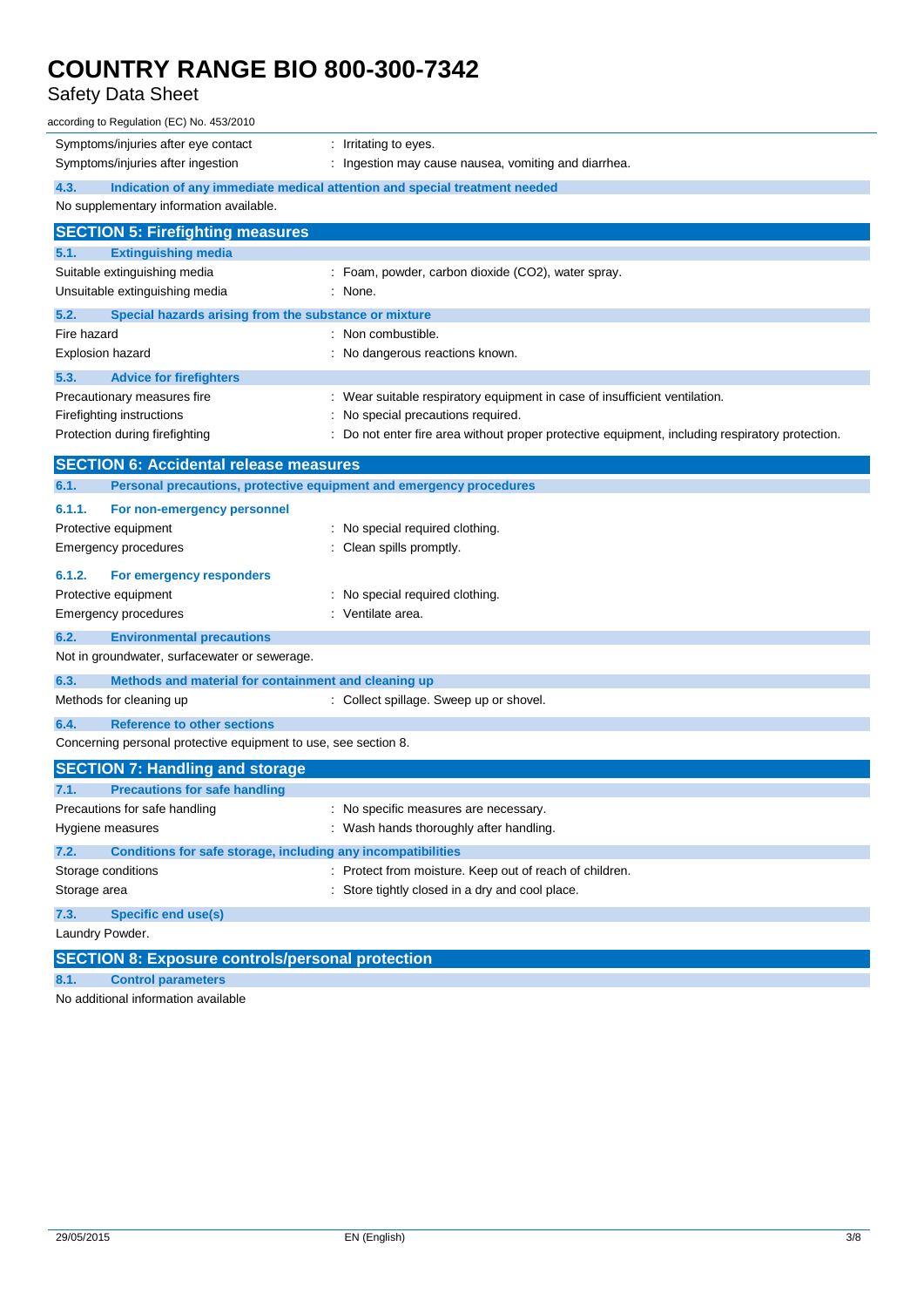Safety Data Sheet

according to Regulation (EC) No. 453/2010

| 8.2.                        | <b>Exposure controls</b>                              |                                                                                                                                                                                                                                                                                                                                                                                                                                                                                                                                                                                                                                                                                                                                                                                                                                                                                                                                                                                                                                                                                                                                                                                                                                                                                                                                                                                                                                                                                                                                                                                                                                                                                                                                                                                                                                                                                                                      |
|-----------------------------|-------------------------------------------------------|----------------------------------------------------------------------------------------------------------------------------------------------------------------------------------------------------------------------------------------------------------------------------------------------------------------------------------------------------------------------------------------------------------------------------------------------------------------------------------------------------------------------------------------------------------------------------------------------------------------------------------------------------------------------------------------------------------------------------------------------------------------------------------------------------------------------------------------------------------------------------------------------------------------------------------------------------------------------------------------------------------------------------------------------------------------------------------------------------------------------------------------------------------------------------------------------------------------------------------------------------------------------------------------------------------------------------------------------------------------------------------------------------------------------------------------------------------------------------------------------------------------------------------------------------------------------------------------------------------------------------------------------------------------------------------------------------------------------------------------------------------------------------------------------------------------------------------------------------------------------------------------------------------------------|
|                             | Materials for protective clothing                     | : No special required clothing                                                                                                                                                                                                                                                                                                                                                                                                                                                                                                                                                                                                                                                                                                                                                                                                                                                                                                                                                                                                                                                                                                                                                                                                                                                                                                                                                                                                                                                                                                                                                                                                                                                                                                                                                                                                                                                                                       |
| Hand protection             |                                                       | In case of repeated or prolonged contact wear gloves.                                                                                                                                                                                                                                                                                                                                                                                                                                                                                                                                                                                                                                                                                                                                                                                                                                                                                                                                                                                                                                                                                                                                                                                                                                                                                                                                                                                                                                                                                                                                                                                                                                                                                                                                                                                                                                                                |
|                             |                                                       | <b>Hand protection:</b> The glove material has to be impermeable and resistant to the product/the<br>substance/the preparation. When choosing the glove material, take account of the permeation<br>times, the degree of permeability and the breakdown rate.<br>Glove material: Choosing a suitable glove is not just about the material, other quality features<br>also come into play and these differ from manufacturer to manufacturer. Given the product is<br>composed from several substances, the durability of the glove material cannot be calculated in<br>advance and therefore it has to be tested before use. Always seek advice from the<br>manufacturer of the gloves.<br>Hygiene: Contaminated gloves should be replaced. Personal hygiene is an essential condition<br>to ensure proper care of the hands. Gloves should only be worn when hands are clean. Hands<br>should be thoroughly washed and dried after having worn gloves.<br>Permeation time of the glove material: The manufacturer of the glove can inform you of the<br>exact permeation time; take account of this. According to DIN EN 374, when there is hand<br>contact with the product and that contact was for a period of 15 minutes, then the gloves of the<br>following material offer sufficient protection.<br>Butyl rubber (thickness > 0.5 mm)<br>Nitril rubber (thickness $> 0.35$ mm)<br>Polychloroprene rubber (thickness > 0.4 mm)<br>Natural rubber (thickness > 0.5 mm)<br>For continuous contact, we recommend gloves with a breakthrough time of at least 240<br>minutes, where preference lies with a breakthrough time of more than 480 minutes.<br><b>Protection against splashes:</b> The same gloves used for long term contact should be worn for<br>short term contact or protection against splashes. A shorter breakthrough time can be<br>acceptable when it is just used for a timely replacement. |
| Eye protection              |                                                       | : In case of repeated or prolonged contact use safety glasses                                                                                                                                                                                                                                                                                                                                                                                                                                                                                                                                                                                                                                                                                                                                                                                                                                                                                                                                                                                                                                                                                                                                                                                                                                                                                                                                                                                                                                                                                                                                                                                                                                                                                                                                                                                                                                                        |
|                             | Skin and body protection                              | : not necessary                                                                                                                                                                                                                                                                                                                                                                                                                                                                                                                                                                                                                                                                                                                                                                                                                                                                                                                                                                                                                                                                                                                                                                                                                                                                                                                                                                                                                                                                                                                                                                                                                                                                                                                                                                                                                                                                                                      |
|                             | Respiratory protection                                | : not necessary                                                                                                                                                                                                                                                                                                                                                                                                                                                                                                                                                                                                                                                                                                                                                                                                                                                                                                                                                                                                                                                                                                                                                                                                                                                                                                                                                                                                                                                                                                                                                                                                                                                                                                                                                                                                                                                                                                      |
|                             | <b>SECTION 9: Physical and chemical properties</b>    |                                                                                                                                                                                                                                                                                                                                                                                                                                                                                                                                                                                                                                                                                                                                                                                                                                                                                                                                                                                                                                                                                                                                                                                                                                                                                                                                                                                                                                                                                                                                                                                                                                                                                                                                                                                                                                                                                                                      |
| 9.1.                        | Information on basic physical and chemical properties |                                                                                                                                                                                                                                                                                                                                                                                                                                                                                                                                                                                                                                                                                                                                                                                                                                                                                                                                                                                                                                                                                                                                                                                                                                                                                                                                                                                                                                                                                                                                                                                                                                                                                                                                                                                                                                                                                                                      |
| Physical state              |                                                       | : Solid                                                                                                                                                                                                                                                                                                                                                                                                                                                                                                                                                                                                                                                                                                                                                                                                                                                                                                                                                                                                                                                                                                                                                                                                                                                                                                                                                                                                                                                                                                                                                                                                                                                                                                                                                                                                                                                                                                              |
| Appearance                  |                                                       | : Powder.                                                                                                                                                                                                                                                                                                                                                                                                                                                                                                                                                                                                                                                                                                                                                                                                                                                                                                                                                                                                                                                                                                                                                                                                                                                                                                                                                                                                                                                                                                                                                                                                                                                                                                                                                                                                                                                                                                            |
| Colour                      |                                                       | : White. with blue speckles.                                                                                                                                                                                                                                                                                                                                                                                                                                                                                                                                                                                                                                                                                                                                                                                                                                                                                                                                                                                                                                                                                                                                                                                                                                                                                                                                                                                                                                                                                                                                                                                                                                                                                                                                                                                                                                                                                         |
| Odour                       |                                                       | perfumed.                                                                                                                                                                                                                                                                                                                                                                                                                                                                                                                                                                                                                                                                                                                                                                                                                                                                                                                                                                                                                                                                                                                                                                                                                                                                                                                                                                                                                                                                                                                                                                                                                                                                                                                                                                                                                                                                                                            |
| Odour threshold             |                                                       | : No data available                                                                                                                                                                                                                                                                                                                                                                                                                                                                                                                                                                                                                                                                                                                                                                                                                                                                                                                                                                                                                                                                                                                                                                                                                                                                                                                                                                                                                                                                                                                                                                                                                                                                                                                                                                                                                                                                                                  |
| рH                          |                                                       | : No data available                                                                                                                                                                                                                                                                                                                                                                                                                                                                                                                                                                                                                                                                                                                                                                                                                                                                                                                                                                                                                                                                                                                                                                                                                                                                                                                                                                                                                                                                                                                                                                                                                                                                                                                                                                                                                                                                                                  |
| pH solution                 |                                                       | $: 10 - 10,4 (1g/100ml)$                                                                                                                                                                                                                                                                                                                                                                                                                                                                                                                                                                                                                                                                                                                                                                                                                                                                                                                                                                                                                                                                                                                                                                                                                                                                                                                                                                                                                                                                                                                                                                                                                                                                                                                                                                                                                                                                                             |
|                             | Relative evaporation rate (butylacetate=1)            | : No data available                                                                                                                                                                                                                                                                                                                                                                                                                                                                                                                                                                                                                                                                                                                                                                                                                                                                                                                                                                                                                                                                                                                                                                                                                                                                                                                                                                                                                                                                                                                                                                                                                                                                                                                                                                                                                                                                                                  |
| Melting point               |                                                       | : No data available                                                                                                                                                                                                                                                                                                                                                                                                                                                                                                                                                                                                                                                                                                                                                                                                                                                                                                                                                                                                                                                                                                                                                                                                                                                                                                                                                                                                                                                                                                                                                                                                                                                                                                                                                                                                                                                                                                  |
| Freezing point              |                                                       | No data available                                                                                                                                                                                                                                                                                                                                                                                                                                                                                                                                                                                                                                                                                                                                                                                                                                                                                                                                                                                                                                                                                                                                                                                                                                                                                                                                                                                                                                                                                                                                                                                                                                                                                                                                                                                                                                                                                                    |
| Boiling point               |                                                       | No data available                                                                                                                                                                                                                                                                                                                                                                                                                                                                                                                                                                                                                                                                                                                                                                                                                                                                                                                                                                                                                                                                                                                                                                                                                                                                                                                                                                                                                                                                                                                                                                                                                                                                                                                                                                                                                                                                                                    |
| Flash point                 |                                                       | Not flammable                                                                                                                                                                                                                                                                                                                                                                                                                                                                                                                                                                                                                                                                                                                                                                                                                                                                                                                                                                                                                                                                                                                                                                                                                                                                                                                                                                                                                                                                                                                                                                                                                                                                                                                                                                                                                                                                                                        |
|                             | Auto-ignition temperature                             | No data available                                                                                                                                                                                                                                                                                                                                                                                                                                                                                                                                                                                                                                                                                                                                                                                                                                                                                                                                                                                                                                                                                                                                                                                                                                                                                                                                                                                                                                                                                                                                                                                                                                                                                                                                                                                                                                                                                                    |
|                             | Decomposition temperature                             | No decomposition                                                                                                                                                                                                                                                                                                                                                                                                                                                                                                                                                                                                                                                                                                                                                                                                                                                                                                                                                                                                                                                                                                                                                                                                                                                                                                                                                                                                                                                                                                                                                                                                                                                                                                                                                                                                                                                                                                     |
|                             | Flammability (solid, gas)                             | : Non flammable                                                                                                                                                                                                                                                                                                                                                                                                                                                                                                                                                                                                                                                                                                                                                                                                                                                                                                                                                                                                                                                                                                                                                                                                                                                                                                                                                                                                                                                                                                                                                                                                                                                                                                                                                                                                                                                                                                      |
| Vapour pressure             |                                                       | No data available                                                                                                                                                                                                                                                                                                                                                                                                                                                                                                                                                                                                                                                                                                                                                                                                                                                                                                                                                                                                                                                                                                                                                                                                                                                                                                                                                                                                                                                                                                                                                                                                                                                                                                                                                                                                                                                                                                    |
|                             | Relative vapour density at 20 °C                      | No data available                                                                                                                                                                                                                                                                                                                                                                                                                                                                                                                                                                                                                                                                                                                                                                                                                                                                                                                                                                                                                                                                                                                                                                                                                                                                                                                                                                                                                                                                                                                                                                                                                                                                                                                                                                                                                                                                                                    |
| Relative density            |                                                       | No data available<br>750 - 850 g/l                                                                                                                                                                                                                                                                                                                                                                                                                                                                                                                                                                                                                                                                                                                                                                                                                                                                                                                                                                                                                                                                                                                                                                                                                                                                                                                                                                                                                                                                                                                                                                                                                                                                                                                                                                                                                                                                                   |
| Density<br>Solubility       |                                                       | Water: complete                                                                                                                                                                                                                                                                                                                                                                                                                                                                                                                                                                                                                                                                                                                                                                                                                                                                                                                                                                                                                                                                                                                                                                                                                                                                                                                                                                                                                                                                                                                                                                                                                                                                                                                                                                                                                                                                                                      |
| Log Pow                     |                                                       | No data available                                                                                                                                                                                                                                                                                                                                                                                                                                                                                                                                                                                                                                                                                                                                                                                                                                                                                                                                                                                                                                                                                                                                                                                                                                                                                                                                                                                                                                                                                                                                                                                                                                                                                                                                                                                                                                                                                                    |
| Viscosity, kinematic        |                                                       | No data available                                                                                                                                                                                                                                                                                                                                                                                                                                                                                                                                                                                                                                                                                                                                                                                                                                                                                                                                                                                                                                                                                                                                                                                                                                                                                                                                                                                                                                                                                                                                                                                                                                                                                                                                                                                                                                                                                                    |
| Viscosity, dynamic          |                                                       | No data available                                                                                                                                                                                                                                                                                                                                                                                                                                                                                                                                                                                                                                                                                                                                                                                                                                                                                                                                                                                                                                                                                                                                                                                                                                                                                                                                                                                                                                                                                                                                                                                                                                                                                                                                                                                                                                                                                                    |
| <b>Explosive properties</b> |                                                       | No data available                                                                                                                                                                                                                                                                                                                                                                                                                                                                                                                                                                                                                                                                                                                                                                                                                                                                                                                                                                                                                                                                                                                                                                                                                                                                                                                                                                                                                                                                                                                                                                                                                                                                                                                                                                                                                                                                                                    |
| Oxidising properties        |                                                       | Contains oxidizing components. Not oxidizing. Regulation EC 440/2008 / A.17 Oxidizing                                                                                                                                                                                                                                                                                                                                                                                                                                                                                                                                                                                                                                                                                                                                                                                                                                                                                                                                                                                                                                                                                                                                                                                                                                                                                                                                                                                                                                                                                                                                                                                                                                                                                                                                                                                                                                |
| <b>Explosive limits</b>     |                                                       | properties (solids).<br>No data available                                                                                                                                                                                                                                                                                                                                                                                                                                                                                                                                                                                                                                                                                                                                                                                                                                                                                                                                                                                                                                                                                                                                                                                                                                                                                                                                                                                                                                                                                                                                                                                                                                                                                                                                                                                                                                                                            |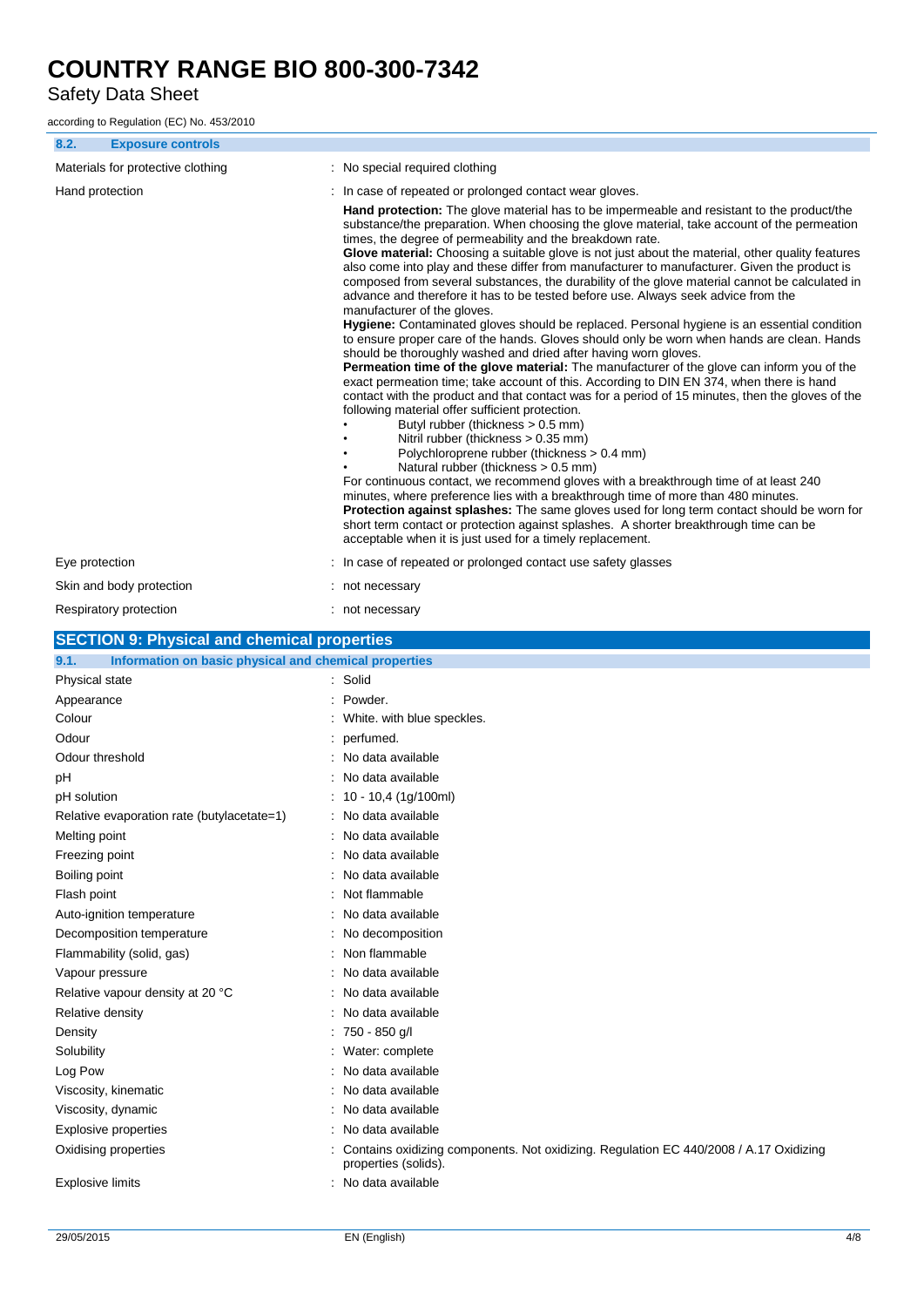### Safety Data Sheet

according to Regulation (EC) No. 453/2010

| 9.2.<br><b>Other information</b>                                     |                                                                                                                                                                                                                                                                                                                                                                   |  |  |
|----------------------------------------------------------------------|-------------------------------------------------------------------------------------------------------------------------------------------------------------------------------------------------------------------------------------------------------------------------------------------------------------------------------------------------------------------|--|--|
| No additional information available                                  |                                                                                                                                                                                                                                                                                                                                                                   |  |  |
| <b>SECTION 10: Stability and reactivity</b>                          |                                                                                                                                                                                                                                                                                                                                                                   |  |  |
| 10.1.<br><b>Reactivity</b>                                           |                                                                                                                                                                                                                                                                                                                                                                   |  |  |
| No dangerous reactions known.                                        |                                                                                                                                                                                                                                                                                                                                                                   |  |  |
| 10.2.<br><b>Chemical stability</b>                                   |                                                                                                                                                                                                                                                                                                                                                                   |  |  |
| Stable under normal conditions.                                      |                                                                                                                                                                                                                                                                                                                                                                   |  |  |
| 10.3.<br><b>Possibility of hazardous reactions</b>                   |                                                                                                                                                                                                                                                                                                                                                                   |  |  |
| None.                                                                |                                                                                                                                                                                                                                                                                                                                                                   |  |  |
| 10.4.<br><b>Conditions to avoid</b>                                  |                                                                                                                                                                                                                                                                                                                                                                   |  |  |
| Do not mix with other products.                                      |                                                                                                                                                                                                                                                                                                                                                                   |  |  |
| 10.5.<br><b>Incompatible materials</b>                               |                                                                                                                                                                                                                                                                                                                                                                   |  |  |
| No additional information available                                  |                                                                                                                                                                                                                                                                                                                                                                   |  |  |
| 10.6.<br><b>Hazardous decomposition products</b>                     |                                                                                                                                                                                                                                                                                                                                                                   |  |  |
| None.                                                                |                                                                                                                                                                                                                                                                                                                                                                   |  |  |
| <b>SECTION 11: Toxicological information</b>                         |                                                                                                                                                                                                                                                                                                                                                                   |  |  |
| Information on toxicological effects<br>11.1.                        |                                                                                                                                                                                                                                                                                                                                                                   |  |  |
| Acute toxicity                                                       | Not classified                                                                                                                                                                                                                                                                                                                                                    |  |  |
|                                                                      | Based on available data, the classification criteria are not met                                                                                                                                                                                                                                                                                                  |  |  |
| sodium carbonate (497-19-8)                                          |                                                                                                                                                                                                                                                                                                                                                                   |  |  |
| LD50 oral rat                                                        | 2800 mg/kg                                                                                                                                                                                                                                                                                                                                                        |  |  |
| LD50 dermal rabbit                                                   | $\geq$ 2000 mg/kg<br>$2,3$ mg/l/4h                                                                                                                                                                                                                                                                                                                                |  |  |
| LC50 inhalation rat (mg/l)<br>SODIUM CARBONATE PEROXIDE (15630-89-4) |                                                                                                                                                                                                                                                                                                                                                                   |  |  |
| LD50 oral rat                                                        | 1034 mg/kg                                                                                                                                                                                                                                                                                                                                                        |  |  |
| LD50 dermal rabbit                                                   | $\geq$ 2000 mg/kg                                                                                                                                                                                                                                                                                                                                                 |  |  |
| SODIUM SILICATE (1344-09-8)                                          |                                                                                                                                                                                                                                                                                                                                                                   |  |  |
| LD50 oral rat                                                        | 1300 - 2200 mg/kg                                                                                                                                                                                                                                                                                                                                                 |  |  |
| C12-15 PARETH-7 (68131-39-5)<br>LD50 oral rat                        |                                                                                                                                                                                                                                                                                                                                                                   |  |  |
| SODIUM DODECYLBENZENESULFONATE (68411-30-3)                          | 500 - 2000 mg/kg                                                                                                                                                                                                                                                                                                                                                  |  |  |
| LD50 oral rat                                                        | 2000 - 5000 mg/kg                                                                                                                                                                                                                                                                                                                                                 |  |  |
| LD50 dermal rat                                                      | $\leq$ 2000 mg/kg                                                                                                                                                                                                                                                                                                                                                 |  |  |
| Skin corrosion/irritation                                            | : Not classified                                                                                                                                                                                                                                                                                                                                                  |  |  |
| Serious eye damage/irritation                                        | Causes serious eye irritation.                                                                                                                                                                                                                                                                                                                                    |  |  |
| Respiratory or skin sensitisation                                    | Not classified                                                                                                                                                                                                                                                                                                                                                    |  |  |
| Germ cell mutagenicity                                               | Not classified                                                                                                                                                                                                                                                                                                                                                    |  |  |
| Carcinogenicity                                                      | Not classified                                                                                                                                                                                                                                                                                                                                                    |  |  |
| Reproductive toxicity                                                | Not classified                                                                                                                                                                                                                                                                                                                                                    |  |  |
| Specific target organ toxicity (single exposure)                     | Not classified                                                                                                                                                                                                                                                                                                                                                    |  |  |
| Specific target organ toxicity (repeated<br>exposure)                | Not classified                                                                                                                                                                                                                                                                                                                                                    |  |  |
| Aspiration hazard                                                    | Not classified                                                                                                                                                                                                                                                                                                                                                    |  |  |
| Other information                                                    | : Likely routes of exposure: ingestion, inhalation, skin and eye.                                                                                                                                                                                                                                                                                                 |  |  |
| <b>SECTION 12: Ecological information</b>                            |                                                                                                                                                                                                                                                                                                                                                                   |  |  |
| 12.1.<br><b>Toxicity</b>                                             |                                                                                                                                                                                                                                                                                                                                                                   |  |  |
| Ecology - general                                                    | No known adverse effects on the functioning of water treatment plants under normal use<br>conditions as recommended.                                                                                                                                                                                                                                              |  |  |
| Ecology - water                                                      | The surfactants in this product comply with the biodegradability criteria as laid down in<br>Regulation (EC) no.648/2004 on detergents. Data to support this assertion are held at the<br>disposal of the competent authorities of the Member States and will be made available to<br>them at their direct request or at the request of a detergent manufacturer. |  |  |
| sodium carbonate (497-19-8)                                          |                                                                                                                                                                                                                                                                                                                                                                   |  |  |
| LC50 fishes 1                                                        | (96h) 300 mg/l Lepomis macrochirus                                                                                                                                                                                                                                                                                                                                |  |  |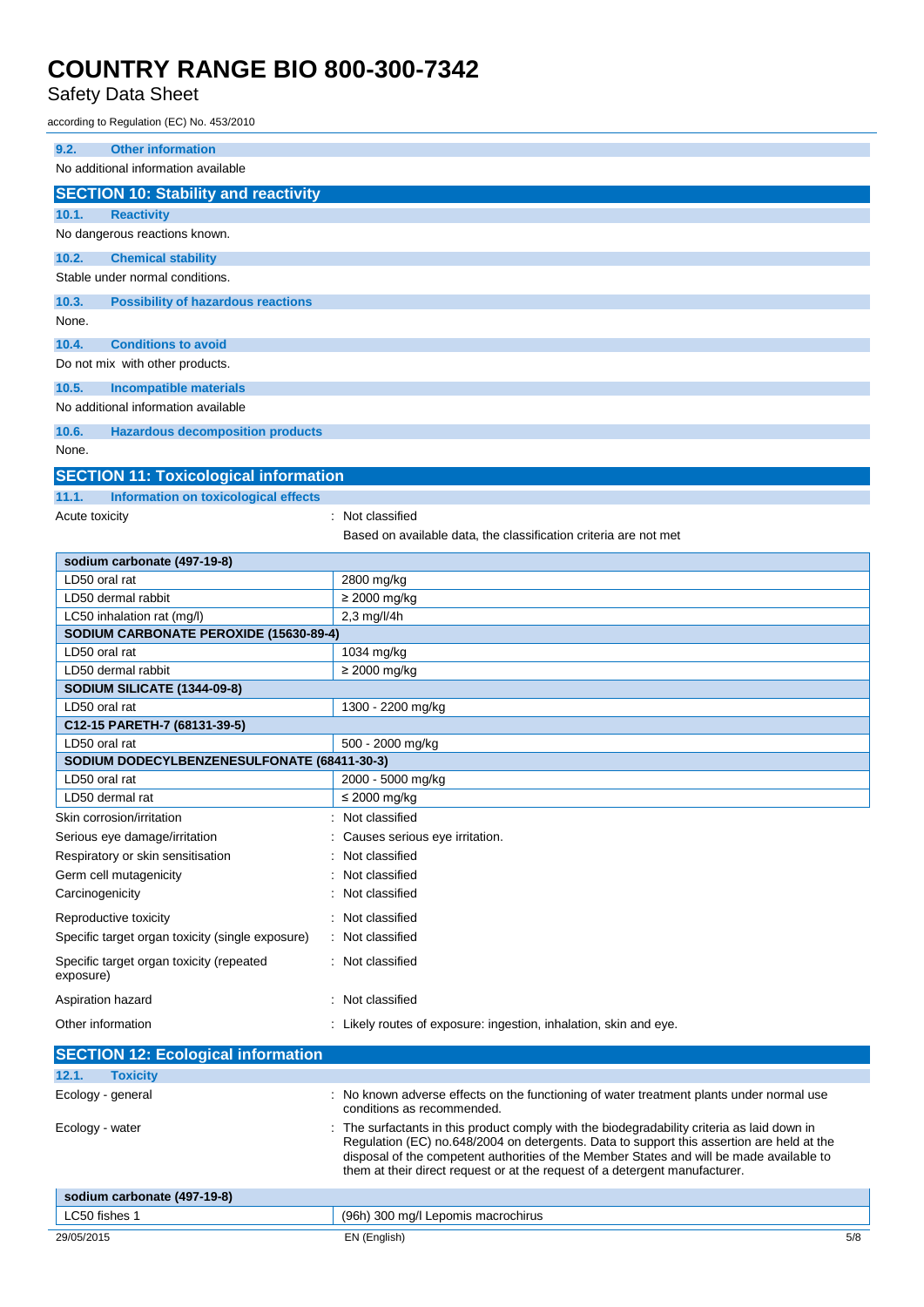Safety Data Sheet

according to Regulation (EC) No. 453/2010

| according to Regulation (LC) NO. 453/2010                                              |                                                                                                                                                                                                                                    |  |  |
|----------------------------------------------------------------------------------------|------------------------------------------------------------------------------------------------------------------------------------------------------------------------------------------------------------------------------------|--|--|
| sodium carbonate (497-19-8)                                                            |                                                                                                                                                                                                                                    |  |  |
| EC50 Daphnia 1                                                                         | (48h) 227 mg/l Ceriodaphnia dubia                                                                                                                                                                                                  |  |  |
| SODIUM CARBONATE PEROXIDE (15630-89-4)                                                 |                                                                                                                                                                                                                                    |  |  |
| LC50 fishes 1                                                                          | (96h) 70,7 mg/l Pimephales promelas                                                                                                                                                                                                |  |  |
| EC50 Daphnia 1                                                                         | (48h) 4,9 mg/l Daphnia pulex                                                                                                                                                                                                       |  |  |
| NOEC chronic fish                                                                      | (96h) 7,4 mg/l Primaphales promelas                                                                                                                                                                                                |  |  |
| NOEC chronic crustacea                                                                 | (48h) 2 mg/l Daphnia pulex                                                                                                                                                                                                         |  |  |
| C12-15 PARETH-7 (68131-39-5)                                                           |                                                                                                                                                                                                                                    |  |  |
| LC50 fishes 1                                                                          | (96h) 5 (1 - 10) mg/l brachydanio rerio                                                                                                                                                                                            |  |  |
| EC50 Daphnia 1                                                                         | (48h) 5 (1 - 10) mg/l Daphnia magna                                                                                                                                                                                                |  |  |
| EC50 other aquatic organisms 1                                                         | (72h) 5 (1 - 10) mg/l Scenedesmus subspicatus                                                                                                                                                                                      |  |  |
| SODIUM DODECYLBENZENESULFONATE (68411-30-3)                                            |                                                                                                                                                                                                                                    |  |  |
| LC50 fishes 1                                                                          | (96h) 10 (1 - 10) mg/l Cyprinus carpio                                                                                                                                                                                             |  |  |
| EC50 Daphnia 1                                                                         | (48h) 10 (1 - 10) mg/l Daphnia magna                                                                                                                                                                                               |  |  |
| EC50 other aquatic organisms 1                                                         | (72h) 100 (10 - 100) mg/l Scenedesmus subspicatus                                                                                                                                                                                  |  |  |
| EC50 other aquatic organisms 2                                                         | (17h) 63 mg/l Pseudomonas putida                                                                                                                                                                                                   |  |  |
|                                                                                        |                                                                                                                                                                                                                                    |  |  |
| 12.2.<br><b>Persistence and degradability</b>                                          |                                                                                                                                                                                                                                    |  |  |
| <b>COUNTRY RANGE BIO 800-300-7342</b>                                                  |                                                                                                                                                                                                                                    |  |  |
| Persistence and degradability                                                          | Not established.                                                                                                                                                                                                                   |  |  |
| 12.3.<br><b>Bioaccumulative potential</b>                                              |                                                                                                                                                                                                                                    |  |  |
| <b>COUNTRY RANGE BIO 800-300-7342</b>                                                  |                                                                                                                                                                                                                                    |  |  |
| Bioaccumulative potential<br>Not established.                                          |                                                                                                                                                                                                                                    |  |  |
| 12.4.<br><b>Mobility in soil</b>                                                       |                                                                                                                                                                                                                                    |  |  |
| No additional information available                                                    |                                                                                                                                                                                                                                    |  |  |
| <b>Results of PBT and vPvB assessment</b><br>12.5.                                     |                                                                                                                                                                                                                                    |  |  |
| <b>COUNTRY RANGE BIO 800-300-7342</b>                                                  |                                                                                                                                                                                                                                    |  |  |
| This substance/mixture does not meet the PBT criteria of REACH regulation, annex XIII  |                                                                                                                                                                                                                                    |  |  |
| This substance/mixture does not meet the vPvB criteria of REACH regulation, annex XIII |                                                                                                                                                                                                                                    |  |  |
| 12.6.<br><b>Other adverse effects</b>                                                  |                                                                                                                                                                                                                                    |  |  |
| Additional information                                                                 | : No other effects known. Avoid release to the environment                                                                                                                                                                         |  |  |
| <b>SECTION 13: Disposal considerations</b>                                             |                                                                                                                                                                                                                                    |  |  |
| <b>Waste treatment methods</b><br>13.1.                                                |                                                                                                                                                                                                                                    |  |  |
| Regional legislation (waste)                                                           | : Disposal must be done according to official regulations.                                                                                                                                                                         |  |  |
| Waste disposal recommendations                                                         | : Dispose of contents/container to local regulations.                                                                                                                                                                              |  |  |
| .                                                                                      | $\bullet$ . The second contract of the second contract of the second contract of the second contract of the second contract of the second contract of the second contract of the second contract of the second contract of the sec |  |  |

### 29/05/2015 EN (English) 6/8 Ecology - waste materials **Example 20** in Avoid release to the environment. **SECTION 14: Transport information** In accordance with ADR / RID / IMDG / IATA / ADN **14.1. UN number** Not regulated for transport **14.2. UN proper shipping name** Proper Shipping Name (ADR) : Not applicable Proper Shipping Name (IMDG) : Not applicable Proper Shipping Name (IATA) : Not applicable Proper Shipping Name (ADN) : Not applicable Proper Shipping Name (RID) : Not applicable **14.3. Transport hazard class(es) ADR** Transport hazard class(es) (ADR) : Not applicable **IMDG** Transport hazard class(es) (IMDG) : Not applicable **IATA** Transport hazard class(es) (IATA) : Not applicable **ADN**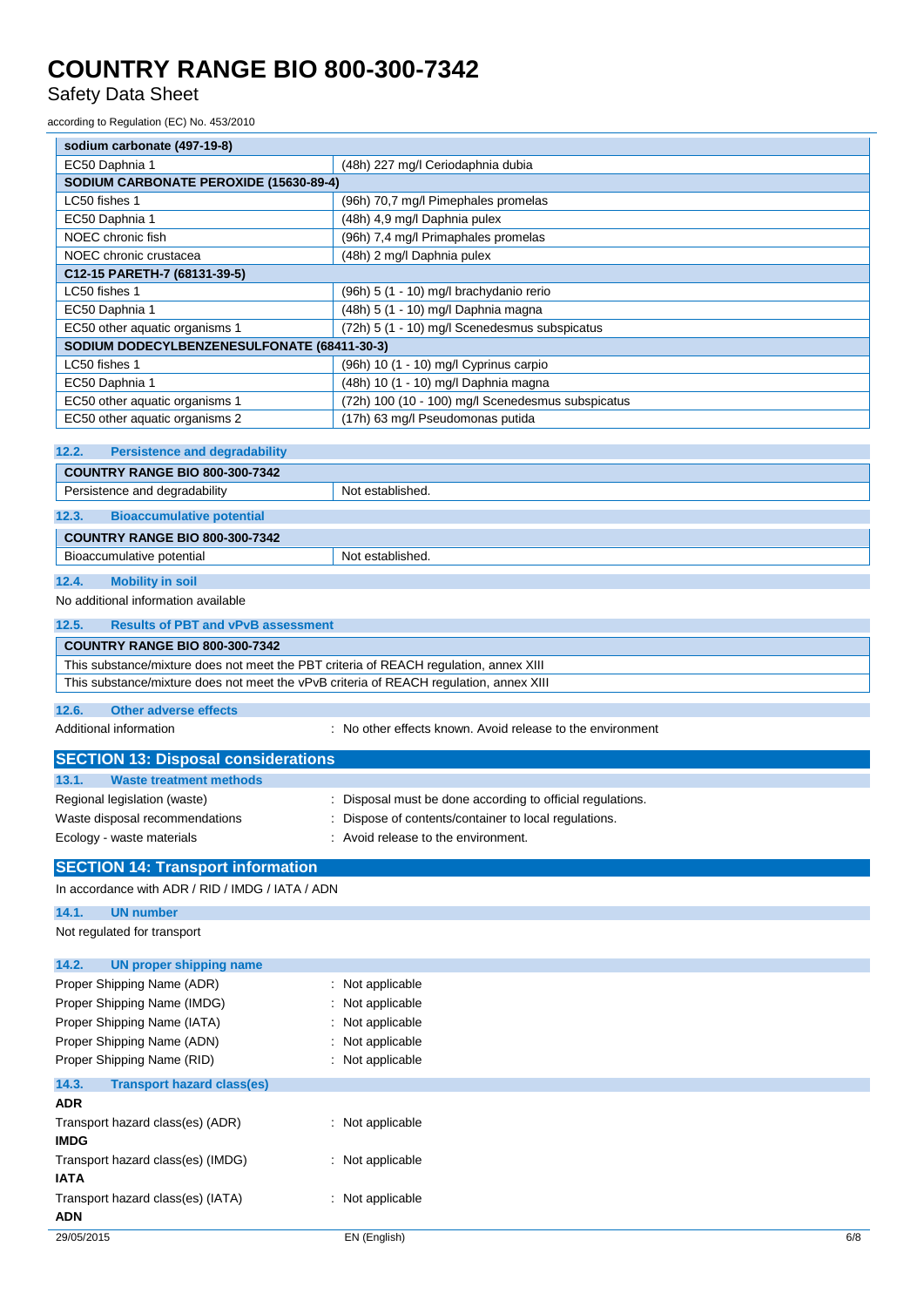### Safety Data Sheet

| according to Regulation (EC) No. 453/2010                                                               |                                          |  |  |
|---------------------------------------------------------------------------------------------------------|------------------------------------------|--|--|
| Transport hazard class(es) (ADN)<br><b>RID</b>                                                          | : Not applicable                         |  |  |
| Transport hazard class(es) (RID)                                                                        | : Not applicable                         |  |  |
| 14.4.<br><b>Packing group</b>                                                                           |                                          |  |  |
| Packing group (ADR)                                                                                     | : Not applicable                         |  |  |
| Packing group (IMDG)<br>Packing group (IATA)                                                            | Not applicable<br>Not applicable         |  |  |
| Packing group (ADN)                                                                                     | Not applicable                           |  |  |
| Packing group (RID)                                                                                     | : Not applicable                         |  |  |
| 14.5.<br><b>Environmental hazards</b>                                                                   |                                          |  |  |
| Dangerous for the environment                                                                           | : No                                     |  |  |
| Marine pollutant                                                                                        | : No                                     |  |  |
| Other information                                                                                       | : No supplementary information available |  |  |
| 14.6.<br><b>Special precautions for user</b>                                                            |                                          |  |  |
| 14.6.1.<br><b>Overland transport</b>                                                                    |                                          |  |  |
| 14.6.2.<br><b>Transport by sea</b>                                                                      |                                          |  |  |
| 14.6.3.<br>Air transport                                                                                |                                          |  |  |
| 14.6.4.<br><b>Inland waterway transport</b>                                                             |                                          |  |  |
| Not subject to ADN                                                                                      | : No                                     |  |  |
| 14.6.5.<br><b>Rail transport</b>                                                                        |                                          |  |  |
| Carriage prohibited (RID)                                                                               | $\therefore$ No                          |  |  |
| 14.7.<br>Transport in bulk according to Annex II of MARPOL 73/78 and the IBC Code                       |                                          |  |  |
| Not applicable                                                                                          |                                          |  |  |
| <b>SECTION 15: Regulatory information</b>                                                               |                                          |  |  |
| 15.1.<br>Safety, health and environmental regulations/legislation specific for the substance or mixture |                                          |  |  |
| 15.1.1.<br><b>EU-Regulations</b>                                                                        |                                          |  |  |
| Contains no substances with Annex XVII restrictions                                                     |                                          |  |  |
| Contains no substance on the REACH candidate list                                                       |                                          |  |  |
| Contains no REACH Annex XIV substances                                                                  |                                          |  |  |
| Detergent Regulation: Labelling of contents:                                                            |                                          |  |  |
| %<br><b>Component</b><br>Oxygen-based bleaching agents, Zeolites<br>5-15%                               |                                          |  |  |
| Non-ionic surfactants, Phosphonates, Anionic surfactants, Soap<br>$< 5\%$                               |                                          |  |  |
| Enzymes (protease, amylase, lipase), Optical brighteners, Perfumes                                      |                                          |  |  |
|                                                                                                         |                                          |  |  |

### **15.1.2. National regulations**

No additional information available

### **15.2. Chemical safety assessment**

No additional information available